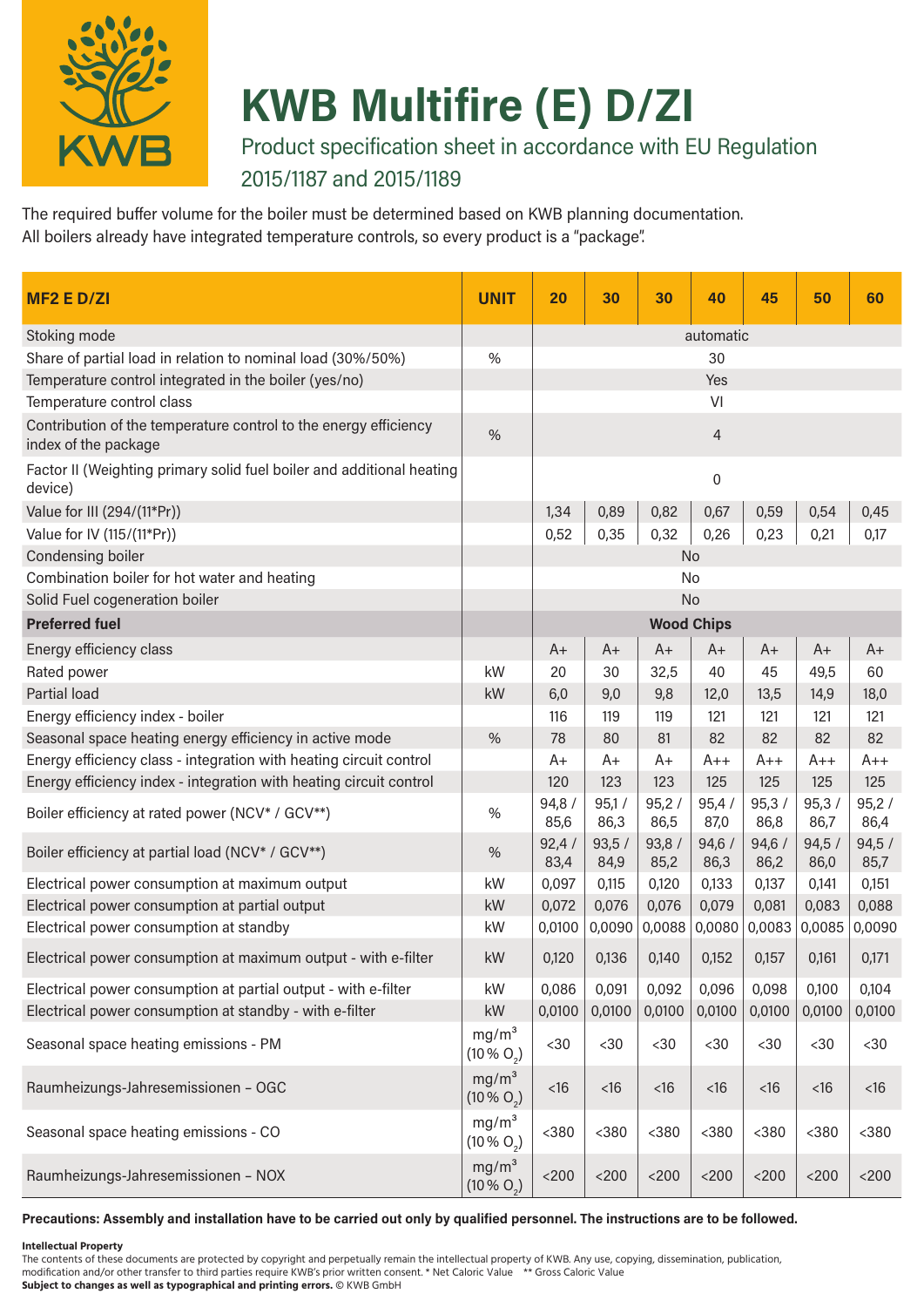

# **KWB Multifire (E) D/ZI**

Product specification sheet in accordance with EU Regulation 2015/1187 and 2015/1189

The required buffer volume for the boiler must be determined based on KWB planning documentation. All boilers already have integrated temperature controls, so every product is a "package".

| MF <sub>2</sub> E D/ZI                                                                   | <b>UNIT</b>                               | 65               | 70              | 80                | 100           | 108           | 120           |  |  |
|------------------------------------------------------------------------------------------|-------------------------------------------|------------------|-----------------|-------------------|---------------|---------------|---------------|--|--|
| Stoking mode                                                                             |                                           | automatic        |                 |                   |               |               |               |  |  |
| Share of partial load in relation to nominal load (30%/50%)                              | %                                         | 30               |                 |                   |               |               |               |  |  |
| Temperature control integrated in the boiler (yes/no)                                    |                                           | Yes              |                 |                   |               |               |               |  |  |
| Temperature control class                                                                |                                           | VI               |                 |                   |               |               |               |  |  |
| Contribution of the temperature control to the energy efficiency<br>index of the package | %                                         | $\overline{4}$   |                 |                   |               |               |               |  |  |
| Factor II (Weighting primary solid fuel boiler and additional heat-<br>ing device)       |                                           | $\boldsymbol{0}$ |                 |                   |               |               |               |  |  |
| Value for III (294/(11*Pr))                                                              |                                           | 0,41             | 0,38            |                   |               |               |               |  |  |
| Value for IV (115/(11*Pr))                                                               |                                           | 0,16             | 0,15            |                   |               |               |               |  |  |
| Condensing boiler                                                                        |                                           |                  |                 |                   | <b>No</b>     |               |               |  |  |
| Combination boiler for hot water and heating                                             |                                           |                  |                 |                   | No            |               |               |  |  |
| Solid Fuel cogeneration boiler                                                           |                                           |                  |                 |                   | No            |               |               |  |  |
| <b>Preferred fuel</b>                                                                    |                                           |                  |                 | <b>Wood Chips</b> |               |               |               |  |  |
| Energy efficiency class                                                                  |                                           | $A+$             | $A+$            | -                 |               |               | -             |  |  |
| Rated power                                                                              | kW                                        | 65               | 69,5            | 80                | 100           | 108           | 120           |  |  |
| Partial load                                                                             | kW                                        | 19,5             | 20,9            | 24,0              | 30,0          | 32,4          | 36,0          |  |  |
| Energy efficiency index - boiler                                                         |                                           | 120              | 120             | $\blacksquare$    |               |               |               |  |  |
| Seasonal space heating energy efficiency in active mode                                  | %                                         | 82               | 81              | 81                | 82            | 82            | 82            |  |  |
| Energy efficiency class - integration with heating circuit control                       |                                           | $A+$             | A+              |                   |               |               |               |  |  |
| Energy efficiency index - integration with heating circuit control                       |                                           | 124              | 124             | -                 |               |               |               |  |  |
| Boiler efficiency at rated power (NCV* / GCV**)                                          | %                                         | 95,1/<br>86,2    | 95,0/<br>86,0   | 94,9/<br>85,7     | 95,3/<br>86,1 | 95,5/<br>86,2 | 95,7/<br>86,4 |  |  |
| Boiler efficiency at partial load (NCV* / GCV**)                                         | %                                         | 94,4/<br>85,6    | 94,4/<br>85,4   | 94,3/<br>85,1     | 95,0/<br>85,7 | 95,2/<br>85,9 | 95,6/<br>86,3 |  |  |
| Electrical power consumption at maximum output                                           | kW                                        | 0,155            | 0,159           | 0,168             | 0,210         | 0,227         | 0,252         |  |  |
| Electrical power consumption at partial output                                           | kW                                        | 0,090            | 0,092           | 0,096             | 0,118         | 0,127         | 0,140         |  |  |
| Electrical power consumption at standby                                                  | kW                                        |                  | $0,0093$ 0,0095 | 0,0100            | 0,0100        | 0,0100        | 0,0100        |  |  |
| Electrical power consumption at maximum output - with e-filter                           | kW                                        | 0,176            | 0,180           | 0,190             | 0,240         | 0,260         | 0,290         |  |  |
| Electrical power consumption at partial output - with e-filter                           | kW                                        | 0,105            | 0,107           | 0,111             | 0,138         | 0,149         | 0,165         |  |  |
| Electrical power consumption at standby - with e-filter                                  | kW                                        | 0,0100           | 0,0100          | 0,0100            | 0,0100        | 0,0100        | 0,0100        |  |  |
| Seasonal space heating emissions - PM                                                    | mg/m <sup>3</sup><br>$(10\% \text{ O}_2)$ | $30$             | $30$            | $30$              | $30$          | $30$          | $30$          |  |  |
| Seasonal space heating emissions - OGC                                                   | mg/m <sup>3</sup><br>$(10\% \text{ O}_2)$ | $<$ 16           | <16             | <16               | <16           | $<$ 16        | $<$ 16        |  |  |
| Seasonal space heating emissions - CO                                                    | mg/m <sup>3</sup><br>$(10\% \text{ O}_2)$ | $380$            | $380$           | $380$             | $380$         | $380$         | $380$         |  |  |
| Seasonal space heating emissions - Nox                                                   | mg/m <sup>3</sup><br>$(10\% \text{ O}_2)$ | $<$ 200 $\,$     | $<$ 200 $\,$    | $<$ 200 $\,$      | $<$ 200 $\,$  | $<$ 200 $\,$  | $<200$        |  |  |

**Precautions: Assembly and installation have to be carried out only by qualified personnel. The instructions are to be followed.** 

#### **Intellectual Property**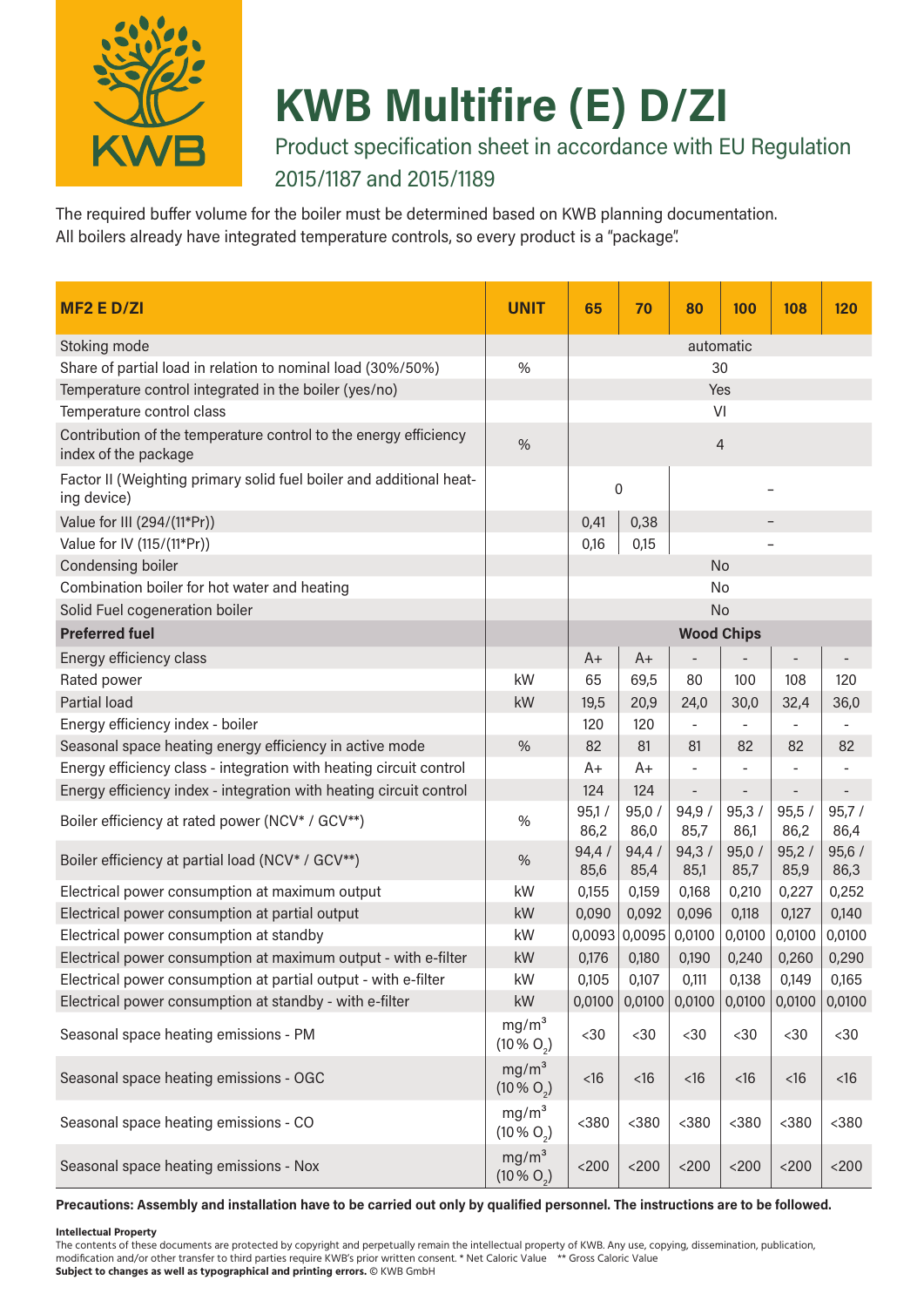

# **KWB Multifire D/ZI - Pellet operation**

Product specification sheet in accordance with EU Regulation 2015/1187 and 2015/11892015/1187

The required buffer volume for the boiler must be determined based on KWB planning documentation. All boilers already have integrated temperature controls, so every product is a "package".

| <b>MF2 D/ZI</b>                                                                            | <b>UNIT</b>                               | 20             | 30                                                             | 30            | 40                  | 45            | 50            | 60            |
|--------------------------------------------------------------------------------------------|-------------------------------------------|----------------|----------------------------------------------------------------|---------------|---------------------|---------------|---------------|---------------|
| Stoking mode                                                                               |                                           | automatic      |                                                                |               |                     |               |               |               |
| Share of partial load in relation to nominal load (30%/50%)                                | $\%$                                      |                |                                                                |               | 30                  |               |               |               |
| Temperature control integrated in the boiler (yes/no)                                      |                                           | Yes            |                                                                |               |                     |               |               |               |
| Temperature control class                                                                  |                                           |                |                                                                |               | VI                  |               |               |               |
| Contribution of the temperature control to the energy efficien-<br>cy index of the package | %                                         | $\overline{4}$ |                                                                |               |                     |               |               |               |
| Factor II (Weighting primary solid fuel boiler and additional<br>heating device)           |                                           |                |                                                                |               | $\boldsymbol{0}$    |               |               |               |
| Value for III (294/(11*Pr))                                                                |                                           | 1,34           | 0,89                                                           | 0,82          | 0,67                | 0,59          | 0,54          | 0,45          |
| Value for IV (115/(11*Pr))                                                                 |                                           | 0,52           | 0,35                                                           | 0,32          | 0,26                | 0,23          | 0,21          | 0,17          |
| Condensing boiler                                                                          |                                           |                |                                                                | No            |                     |               |               |               |
| Combination boiler for hot water and heating                                               |                                           |                |                                                                | No            |                     |               |               |               |
| Solid Fuel cogeneration boiler                                                             |                                           |                |                                                                | No            |                     |               |               |               |
| <b>Preferred fuel</b>                                                                      |                                           |                |                                                                |               | <b>Wood Pellets</b> |               |               |               |
| Energy efficiency class                                                                    |                                           | $A+$           | $A+$                                                           | A+            | $A+$                | $A+$          | $A+$          | A+            |
| Rated power                                                                                | kW                                        | 20             | 30                                                             | 32,5          | 40                  | 45            | 49,5          | 60            |
| Partial load                                                                               | kW                                        | 6,0            | 9,0                                                            | 9,8           | 12,0                | 13,5          | 14,9          | 18,0          |
| Energy efficiency index - boiler                                                           |                                           | 117            | 119                                                            | 120           | 122                 | 122           | 122           | 122           |
| Seasonal space heating energy efficiency in active mode                                    | %                                         | 79             | 81                                                             | 81            | 82                  | 83            | 83            | 83            |
| Energy efficiency class - integration with heating circuit<br>control                      |                                           | A+             | A+                                                             | A+            | $A++$               | $A++$         | $A++$         | A++           |
| Energy efficiency index - integration with heating circuit<br>control                      |                                           | 121            | 123                                                            | 124           | 126                 | 126           | 126           | 126           |
| Boiler efficiency at rated power (NCV* / GCV**)                                            | $\%$                                      | 93,6/<br>86,9  | 94,4/<br>87,6                                                  | 94,5/<br>87,7 | 95,1/<br>88,3       | 95,0/<br>88,2 | 94,8<br>88,0  | 94,6/<br>87,8 |
| Boiler efficiency at partial load (NCV* / GCV**)                                           | $\%$                                      | 90,4/<br>83,9  | 91,9/<br>85,3                                                  | 92,3/<br>85,6 | 93,4/<br>86,7       | 93,6/<br>86,8 | 93,7/<br>86,9 | 94,0/<br>87,2 |
| Electrical power consumption at maximum output                                             | kW                                        | 0,098          | 0,108                                                          | 0,111         | 0,118               | 0,122         | 0,125         | 0,134         |
| Electrical power consumption at partial output                                             | kW                                        | 0,056          | 0,062                                                          | 0,064         | 0,068               | 0,074         | 0,079         | 0,091         |
| Electrical power consumption at standby                                                    | kW                                        |                | $0,0130$ $0,0130$ $0,0130$ $0,0130$ $0,0130$ $0,0130$ $0,0130$ |               |                     |               |               |               |
| Seasonal space heating emissions - PM                                                      | mg/m <sup>3</sup><br>$(10\% \text{ O}_2)$ | $30$           | $30$                                                           | $30$          | <30                 | $30$          | $30$          | $30$          |
| Seasonal space heating emissions - OGC                                                     | mg/m <sup>3</sup><br>$(10\% \text{ O}_2)$ | $<16$          | <16                                                            | $<16$         | $<16$               | $<$ 16        | $<16$         | $<16$         |
| Seasonal space heating emissions - CO                                                      | mg/m <sup>3</sup><br>$(10\% \text{ O}_2)$ | $<$ 380        | $380$                                                          | $380$         | $380$               | $380$         | $380$         | $380$         |
| Seasonal space heating emissions - Nox                                                     | mg/m <sup>3</sup><br>$(10\% O_2)$         | $<$ 200        | $<200$                                                         | $<200$        | $<$ 200             | $<$ 200       | $<$ 200       | $<$ 200       |

#### **Precautions: Assembly and installation have to be carried out only by qualified personnel. The instructions are to be followed.**

#### **Intellectual Property**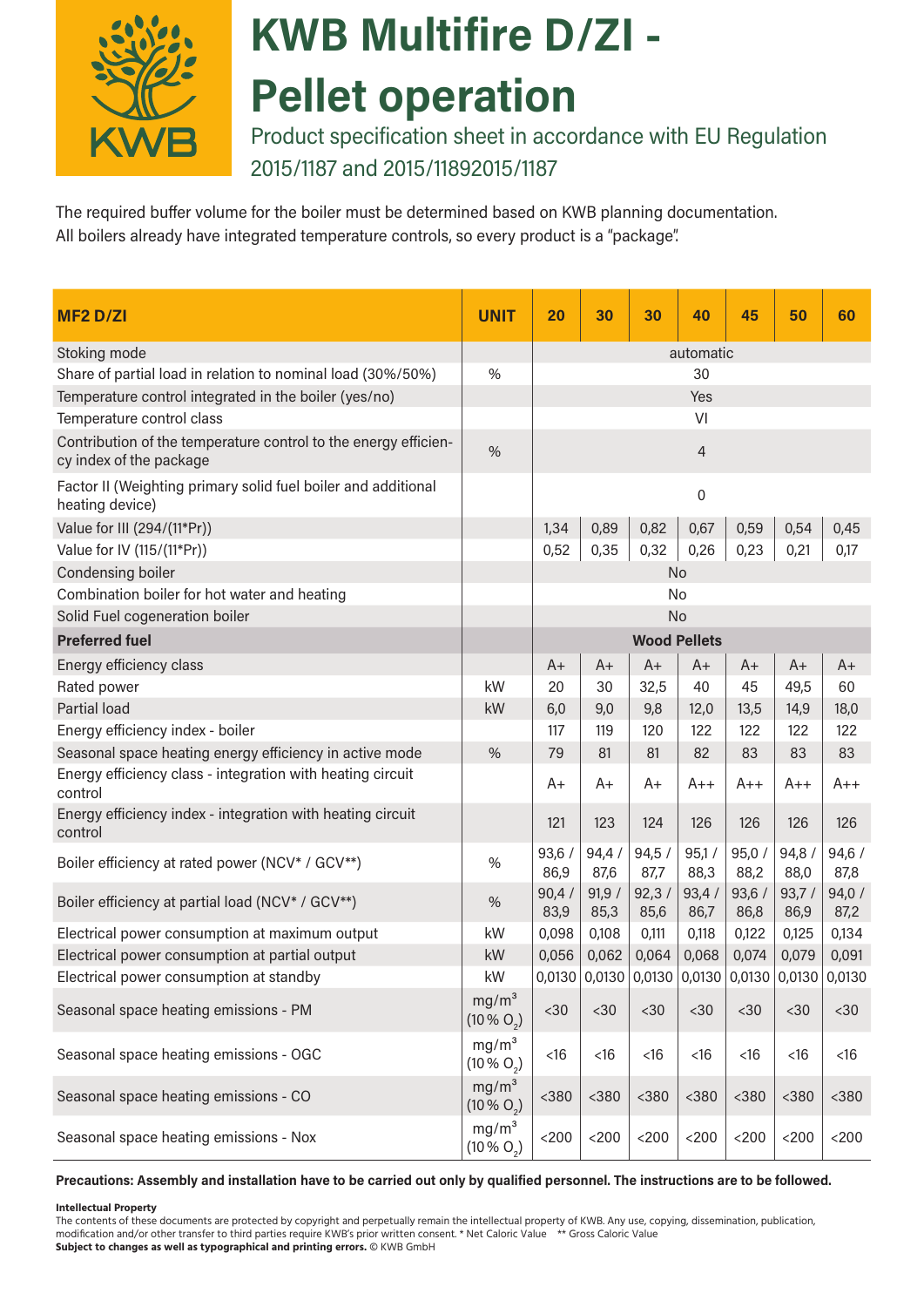

# **KWB Multifire D/ZI -**

### **Pellet operation**

Product specification sheet in accordance with EU Regulation 2015/1187 and 2015/11892015/1187

The required buffer volume for the boiler must be determined based on KWB planning documentation. All boilers already have integrated temperature controls, so every product is a "package".

| <b>MF2 D/ZI</b>                                                                          | <b>UNIT</b>                               | 65            | 70            | 80                       | 100                 | 108                      | 120                      |  |  |
|------------------------------------------------------------------------------------------|-------------------------------------------|---------------|---------------|--------------------------|---------------------|--------------------------|--------------------------|--|--|
| Stoking mode                                                                             |                                           | automatic     |               |                          |                     |                          |                          |  |  |
| Share of partial load in relation to nominal load (30%/50%)                              | %                                         | 30            |               |                          |                     |                          |                          |  |  |
| Temperature control integrated in the boiler (yes/no)                                    |                                           | Yes           |               |                          |                     |                          |                          |  |  |
| Temperature control class                                                                |                                           | VI            |               |                          |                     |                          |                          |  |  |
| Contribution of the temperature control to the energy efficiency<br>index of the package | %                                         | 4             |               |                          |                     |                          |                          |  |  |
| Factor II (Weighting primary solid fuel boiler and additional heat-<br>ing device)       |                                           | 0             |               |                          |                     |                          |                          |  |  |
| Value for III (294/(11*Pr))                                                              |                                           | 0,38<br>0,41  |               |                          |                     |                          |                          |  |  |
| Value for IV (115/(11*Pr))                                                               |                                           | 0,16          | 0,15          |                          |                     |                          |                          |  |  |
| Condensing boiler                                                                        |                                           |               |               |                          | <b>No</b>           |                          |                          |  |  |
| Combination boiler for hot water and heating                                             |                                           |               |               |                          | No                  |                          |                          |  |  |
| Solid Fuel cogeneration boiler                                                           |                                           |               |               |                          | <b>No</b>           |                          |                          |  |  |
| <b>Preferred fuel</b>                                                                    |                                           |               |               |                          | <b>Wood Pellets</b> |                          |                          |  |  |
| Energy efficiency class                                                                  |                                           | $A+$          | $A+$          |                          |                     | $\overline{\phantom{m}}$ | $\overline{\phantom{a}}$ |  |  |
| Rated power                                                                              | kW                                        | 65            | 69,5          | 80                       | 100                 | 108                      | 120                      |  |  |
| Partial load                                                                             | kW                                        | 19,5          | 20,9          | 24,0                     | 30,0                | 32,4                     | 36,0                     |  |  |
| Energy efficiency index - boiler                                                         |                                           | 123           | 123           |                          |                     |                          |                          |  |  |
| Seasonal space heating energy efficiency in active mode                                  |                                           | 83            | 83            | 84                       | 84                  | 84                       | 83                       |  |  |
| Energy efficiency class - integration with heating circuit control                       |                                           | $A++$         | $A++$         | -                        |                     |                          |                          |  |  |
| Energy efficiency index - integration with heating circuit control                       |                                           | 127           | 127           | $\overline{\phantom{0}}$ |                     | $\overline{\phantom{a}}$ |                          |  |  |
| Boiler efficiency at rated power (NCV* / GCV**)                                          | $\%$                                      | 94,4/<br>87,6 | 94,3/<br>87,5 | 94,0/<br>87,2            | 94,0/<br>87,2       | 94,1/<br>87,3            | 94,1/<br>87,3            |  |  |
| Boiler efficiency at partial load (NCV* / GCV**)                                         | %                                         | 94,2/<br>87,3 | 94,3/<br>87,4 | 94,6/<br>87,7            | 94,4/<br>87,5       | 94,3/<br>87,4            | 94,2/<br>87,3            |  |  |
| Electrical power consumption at maximum output                                           | kW                                        | 0,137         | 0,141         | 0,149                    | 0,184               | 0,198                    | 0,219                    |  |  |
| Electrical power consumption at partial output                                           | kW                                        | 0,096         | 0,101         | 0,113                    | 0,120               | 0,122                    | 0,126                    |  |  |
| Electrical power consumption at standby                                                  | kW                                        | 0,0130        | 0,0130        | 0,0130                   | 0,0130              | 0,0130                   | 0,0130                   |  |  |
| Seasonal space heating emissions - PM                                                    | mg/m <sup>3</sup><br>$(10\% O_2)$         | $30$          | $30$          | $30$                     | $30$                | $30$                     | $30$                     |  |  |
| Seasonal space heating emissions - OGC                                                   | mg/m <sup>3</sup><br>$(10\% \text{ O}_2)$ | $<16$         | $<$ 16        | $<16$                    | $<16$               | $<16$                    | $<16$                    |  |  |
| Seasonal space heating emissions - CO                                                    | mg/m <sup>3</sup><br>$(10\% O_2)$         | $380$         | $380$         | $<$ 380                  | $380$               | $380$                    | $380$                    |  |  |
| Seasonal space heating emissions - Nox                                                   | mg/m <sup>3</sup><br>$(10\% \text{ O}_2)$ | $<$ 200 $\,$  | $<200$        | $<$ 200                  | $<$ 200             | $<$ 200 $\,$             | $<200$                   |  |  |

#### **Precautions: Assembly and installation have to be carried out only by qualified personnel. The instructions are to be followed.**

#### **Intellectual Property**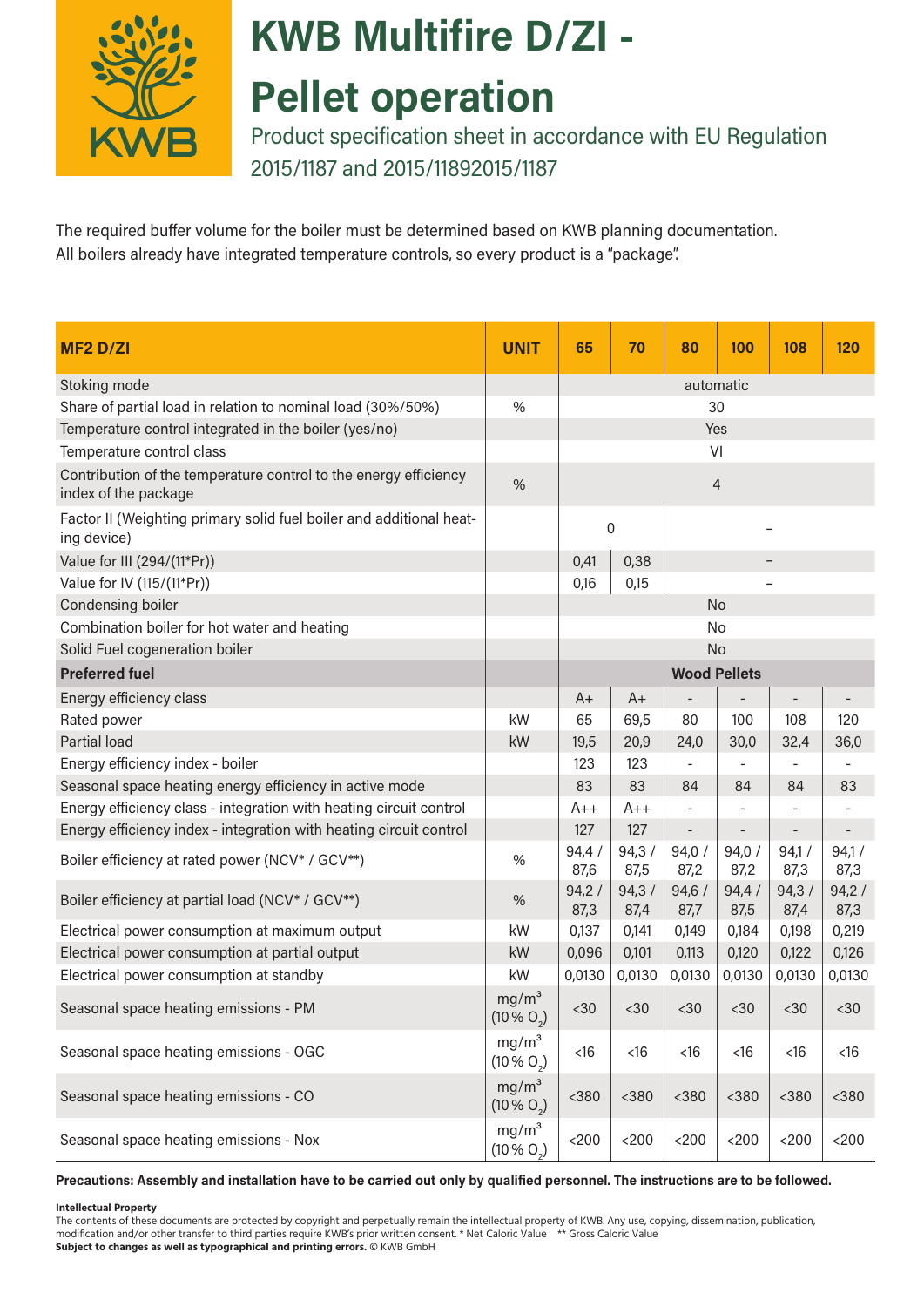

## **KWB Multifire (E)R D/ZI**

Product specification sheet in accordance with EU Regulation

#### 2015/1187 and 2015/1189

The required buffer volume for the boiler must be determined based on KWB planning documentation. All boilers already have integrated temperature controls, so every product is a "package".

| MF2 R D/ZI   MF2 ER D/ZI                                                                 | <b>UNIT</b>                                 | 40            | 45            | 50                  | 60            | 65            |
|------------------------------------------------------------------------------------------|---------------------------------------------|---------------|---------------|---------------------|---------------|---------------|
| Stoking mode                                                                             |                                             |               |               | automatic           |               |               |
| Share of partial load in relation to nominal load (30%/50%)                              | %                                           |               |               | 30                  |               |               |
| Temperature control integrated in the boiler (yes/no)                                    |                                             |               |               | Yes                 |               |               |
| Temperature control class                                                                |                                             |               |               | VI                  |               |               |
| Contribution of the temperature control to the energy efficiency<br>index of the package | %                                           |               |               | $\overline{4}$      |               |               |
| Factor II (Weighting primary solid fuel boiler and additional heat-<br>ing device)       |                                             |               |               | $\boldsymbol{0}$    |               |               |
| Value for III (294/(11*Pr))                                                              |                                             | 0,67          | 0,59          | 0,54                | 0,45          | 0,41          |
| Value for IV (115/(11*Pr))                                                               |                                             | 0,26          | 0,23          | 0,21                | 0,17          | 0,16          |
| Condensing boiler                                                                        |                                             |               |               | No                  |               |               |
| Combination boiler for hot water and heating                                             |                                             |               |               | No                  |               |               |
| Solid Fuel cogeneration boiler                                                           |                                             |               |               | No                  |               |               |
| <b>Preferred fuel</b>                                                                    |                                             |               |               | <b>Wood Pellets</b> |               |               |
| Energy efficiency class                                                                  |                                             | $A+$          | $A+$          | $A+$                | $A+$          | $A+$          |
| Rated power                                                                              | kW                                          | 40            | 45            | 49,5                | 60            | 65            |
| Partial load                                                                             | kW                                          | 12,0          | 13,5          | 14,9                | 18,0          | 19,5          |
| Energy efficiency index - boiler                                                         |                                             | 122           | 122           | 122                 | 122           | 123           |
| Seasonal space heating energy efficiency in active mode                                  | %                                           | 83            | 83            | 83                  | 83            | 83            |
| Energy efficiency class - integration with heating circuit control                       |                                             | $A++$         | $A++$         | $A++$               | $A++$         | A++           |
| Energy efficiency index - integration with heating circuit control                       |                                             | 126           | 126           | 126                 | 126           | 127           |
| Boiler efficiency at rated power (NCV* / GCV**)                                          | %                                           | 96,6/<br>88,5 | 96,5/<br>88,4 | 96,4/<br>88,3       | 96,2/<br>88,1 | 96,1/<br>88,0 |
| Boiler efficiency at partial load (NCV* / GCV**)                                         | %                                           | 94,8/<br>86,8 | 94,9/<br>86,9 | 94,9/<br>86,9       | 95,1/<br>87,1 | 95,2/<br>87,1 |
| Electrical power consumption at maximum output                                           | kW                                          | 0,111         | 0,115         | 0,119               | 0,127         | 0,131         |
| Electrical power consumption at partial output                                           | kW                                          | 0,087         | 0,087         | 0,087               | 0,088         | 0,088         |
| Electrical power consumption at standby                                                  | kW                                          | 0,010         | 0,010         | 0,010               | 0,010         | 0,010         |
| Electrical power consumption at maximum output - with e-filter                           | kW                                          | 0,125         | 0,131         | 0,136               | 0,149         | 0,154         |
| Electrical power consumption at partial output - with e-filter                           | kW                                          | 0,095         | 0,096         | 0,097               | 0,099         | 0,099         |
| Electrical power consumption at standby - with e-filter                                  | kW                                          | 0,010         | 0,010         | 0,010               | 0,010         | 0,010         |
| Seasonal space heating emissions - PM                                                    | mg/m <sup>3</sup><br>$(10\% O_2)$           | $30$          | $30$          | $30$                | $30$          | $30$          |
| Seasonal space heating emissions - OGC                                                   | mg/m <sup>3</sup><br>$(10\% O_2)$           | $<$ 16        | $<$ 16        | $<$ 16              | $<$ 16        | $<$ 16        |
| Seasonal space heating emissions - CO                                                    | mg/m <sup>3</sup><br>(10 % O <sub>2</sub> ) | $<$ 380       | $380$         | $380$               | $380$         | $<$ 380       |
| Seasonal space heating emissions - Nox                                                   | mg/m <sup>3</sup><br>$(10\% O_{2})$         | $<$ 200 $\,$  | $<$ 200       | $<$ 200             | $<$ 200       | $<$ 200       |

#### **Precautions: Assembly and installation have to be carried out only by qualified personnel. The instructions are to be followed.**

#### **Intellectual Property**